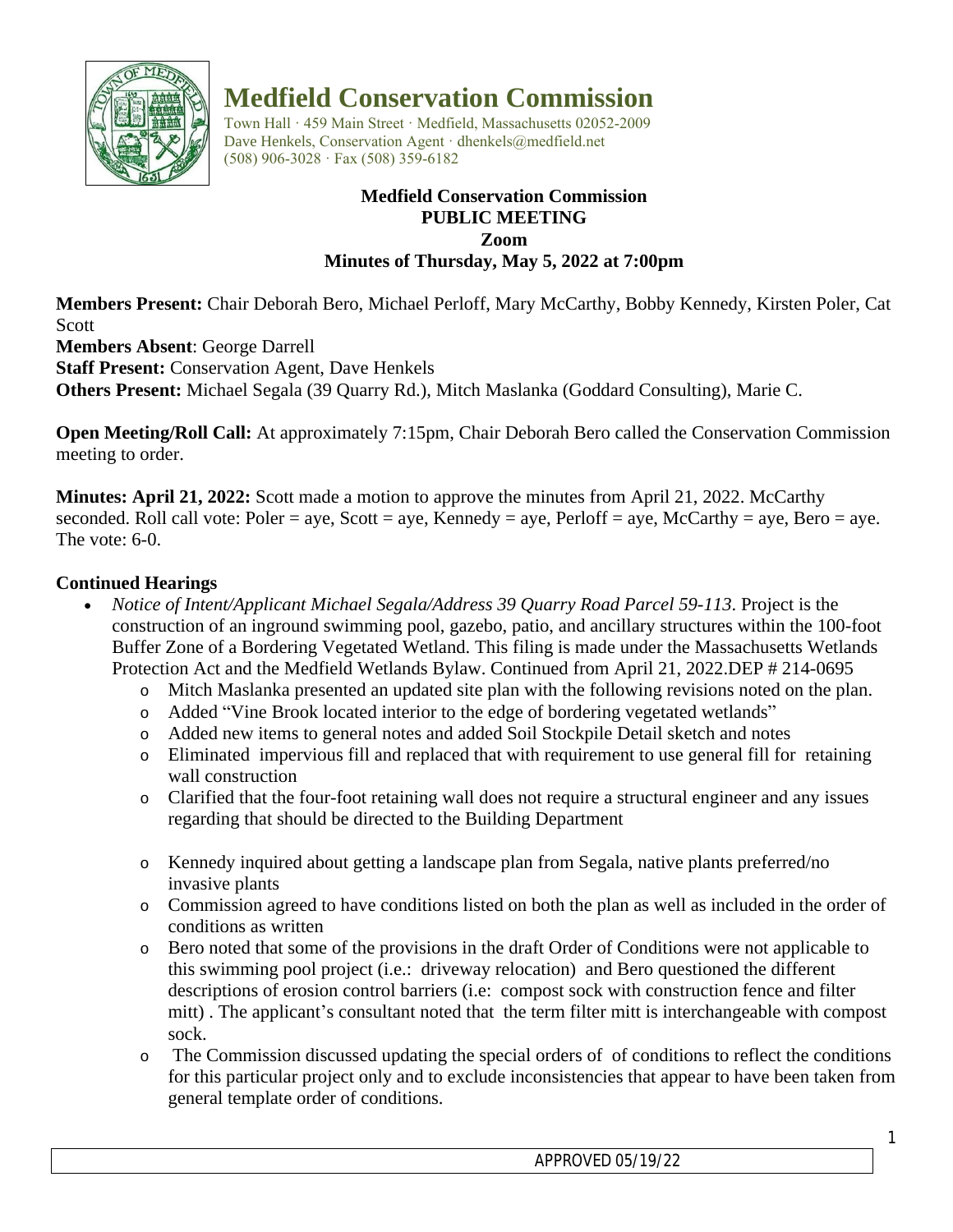- $\circ$  Perloff sought confirmation that the retaining wall would be built prior to moving the fill into the gazebo area and wanted this requirement to be included as a special condition in the order of conditions. Perloff also wanted to retain the boilerplate special condition identifying the the staking to be used with erosion controls
- o Kennedy made a motion to close the hearing and issue an order of conditions. Poler seconded. Roll call vote: Poler = aye, Scott = aye, Kennedy = aye, Perloff = aye, McCarthy = aye, Bero = aye. The vote: 6-0.
- *Notice of Intent/Applicant Scott Colwell/Address Elm Street Parcel 33-087* (between house # 40 and # 46 on Elm St.) Project construction of a single-family home, driveway, and ancillary structures. This filing is made under the Massachusetts Wetlands Protection Act and the Medfield Wetlands Bylaw. Continued from April 21, 2022. DEP # 214-069. The applicant requested that the Commission continue the hearing until May 19, 2022 without discussion. McCarthy motioned to continue the hearing at the applicant's request to May 19, 2022. Scott seconded. Roll call vote: Poler = aye, Scott = aye, Kennedy = aye, Perloff = aye, McCarthy = aye, Bero = aye. The vote:  $6-0$ .

## **Additional Minutes:**

| • $1/17/19$ | $\bullet$ 3/7/19  | $\bullet$ 5/23/19 |
|-------------|-------------------|-------------------|
| • $2/7/19$  | $\bullet$ 3/21/19 | • $6/6/19$        |
| • $2/21/19$ | $\bullet$ 4/18/19 |                   |

Scott motioned to approve the minutes as discussed for  $1/17/19$ ,  $2/7/19$ ,  $2/21/19$ ,  $3/7/19$ ,  $3/21/19$ ,  $4/18/21$ , 5/23/19, 6/6/19aAnd to make the minutes public (because the executive session matters are resolved) for for the minutes of  $3/21/19$ ,  $4/4/19$ ,  $5/2/19$ ,  $5/16/19$ . Seconded by Kennedy. Roll Call Vote: Kenney = aye, Perloff = aye, McCarthy = aye, Perloff = aye, Scott = aye, Bero = aye. The vote 6-0.

# **Administration:**

- 1. Request for Certificate of Compliance MCC-003 Lincoln Court Lot 22A, House No. 2.
	- Dan Merrikin presented. The Applicant is requesting a final certificate of compliance.
	- He noted two minor changes to the plans for Lot No 22A/House No.2.: inadvertent build of a wall with a 90 degree angle and disturbance of small area of the 50 foot buffer zone. The wall was removed, and five shrubs were planted. In Addition, the builder reversed direction of the house so that it was facing away from Route 27 and accordingly the driveway location was changed resulting in 100 square feet less of pavement and no drainage issues.
	- The 2 vernal pools have had no disturbance to them, remain partially filled
	- Henkels and Kennedy have done multiple site visits.
	- Poler moved to authorize the issuance of a Final Certificate of Compliance for Lot 22A/House No. 2 at Lincoln Court. Scott seconded. Roll call vote: Poler = aye, Scott = aye, Kennedy = aye, Perloff = aye,  $McCarthy = aye$ ,  $Bero = aye$ . The vote: 6-0.
- 2. Subcommittee Discussion/Order of Conditions
	- McCarthy updated that MACC offers courses on writing general orders (Fundamentals unit 105) and welcomed a suggestion for a future workshop on writing special orders.
	- Enforcement Actions course (online)
	- Wetlands Delineations course (full)